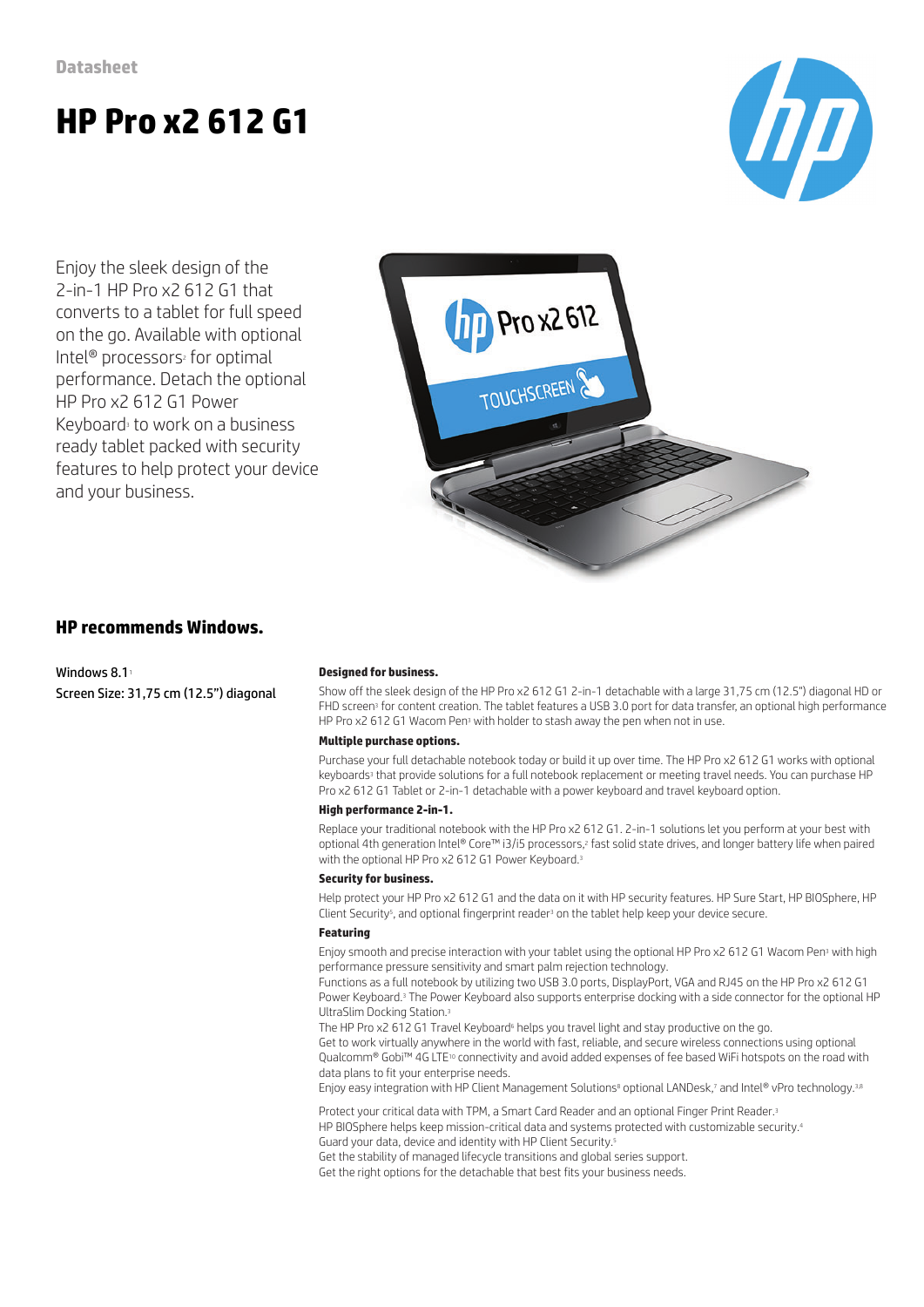# **HP Pro x2 612 G1 HP recommends Windows.**







| <b>Operating System</b>                         | Windows 8.1 Pro 641<br>Windows 8.1 641<br>Windows 7 Professional 64 (available through downgrade rights from Windows 8.1 Pro 64) <sup>2,3</sup><br>FreeDOS 2.0                                                                                                                                                                                                                                                                                     |
|-------------------------------------------------|----------------------------------------------------------------------------------------------------------------------------------------------------------------------------------------------------------------------------------------------------------------------------------------------------------------------------------------------------------------------------------------------------------------------------------------------------|
| <b>Processor Family</b>                         | Intel® Core™ i5 processor; Intel® Core™ i3 processor <sup>4</sup>                                                                                                                                                                                                                                                                                                                                                                                  |
| <b>Processor</b>                                | Intel® Core™ i5-4302Y with Intel HD Graphics 4200 (1.6 GHz, up to 2.3 GHz with Intel Turbo Boost Technology, 3 MB cache, 2 cores); Intel® Core™<br>i5-4202Y with Intel HD Graphics 4200 (1.6 GHz, 3 MB cache, 2 cores); Intel® Core™ i3-4012Y with Intel HD Graphics 4200 (1.5 GHz, 3 MB cache, 2 cores) <sup>4</sup>                                                                                                                              |
| <b>Chipset</b>                                  | Chipset is integrated with processor                                                                                                                                                                                                                                                                                                                                                                                                               |
| <b>Memory</b>                                   | Up to 8 GB 1600 MHz DDR3L SDRAM <sup>5</sup><br>Memory slots: 2 SODIMM (onboard)                                                                                                                                                                                                                                                                                                                                                                   |
| <b>Internal Storage</b>                         | 128 GB up to 256 GB SSD <sup>6</sup><br>up to 256 GB SATA SE SSD <sup>6</sup>                                                                                                                                                                                                                                                                                                                                                                      |
| <b>Display</b>                                  | 31.75 cm (12.5") diagonal HD UWVA eDP 1.2 LED-backlit touch screen (1366 x 768); 31.75 cm (12.5") diagonal FHD UWVA eDP 1.3 LED-backlit touch<br>screen (1920 x 1080) <sup>9</sup>                                                                                                                                                                                                                                                                 |
| Graphics                                        | Graphics integrated on processor                                                                                                                                                                                                                                                                                                                                                                                                                   |
| <b>Audio/Visual</b>                             | HD audio with DTS Sound+; Dual speakers (front facing); Dual microphone array with echo cancellation, noise suppression; Headphone line-out and<br>microphone-in (combo)                                                                                                                                                                                                                                                                           |
| <b>Wireless Support</b>                         | Intel Dual Band Wireless-AC 7260AN 802.11a/b/g/n/ac (2x2) WiFi and Bluetooth® 4.0 Combo; Intel Dual Band Wireless-N 7260AN 802.11a/b/g/n (2x2)<br>WiFi and Bluetooth® 4.0 Combo; Broadcom 802.11b/g/n (1x1) and Bluetooth® 4.0 Combo; HP lt4112 LTE/HSPA+ Qualcomm® Gobi™ 4G Mobile Broadband;<br>HP hs3110 HSPA+ Mobile Broadband <sup>7,8</sup>                                                                                                  |
| <b>Communications</b>                           | Intel NIC (10/100/1000)                                                                                                                                                                                                                                                                                                                                                                                                                            |
| <b>Expansion Slots</b>                          | 1 microSD (tablet); 1 micro SIM (tablet); 1 SD (power keyboard); 1 smart card reader                                                                                                                                                                                                                                                                                                                                                               |
| <b>Ports and Connectors</b>                     | 1 USB 3.0 (tablet); 1 docking connector to base (tablet); 1 headphone/microphone combo (tablet); 1 4.5 mm multi-pin AC port (tablet); 1 DisplayPort 1.2<br>(power keyboard); 1 USB 3.0 charging (power keyboard); 1 docking connector to tablet (power keyboard); 1 side docking connector (base); 1<br>headphone/microphone combo (power keyboard); 1 4.5 mm multi-pin AC port (power keyboard); 1 RJ-45 (power keyboard); 1 VGA (power keyboard) |
| <b>Input Device</b>                             | Power keyboard with full-sized, spill-resistant keyboard and drain; Full-sized, spill resistant backlit keyboard (optional)<br>Power keyboard with full size touchpad with on/off button, two-way scroll, taps and gestures enabled, two-finger scrolling, two finger zoom (pinch)<br>2 MP FHD 1080p front-facing webcam; 5 MP FHD 1080p rear-facing <sup>9</sup>                                                                                  |
| <b>Software</b>                                 | HP ePrint Driver; HP Manageability (activation required); HP PageLift; HP Support Assistant <sup>10,11,12</sup>                                                                                                                                                                                                                                                                                                                                    |
| <b>Security</b>                                 | TPM 1.2/2.0 (Infineon, soldered down); HP Fingerprint reader (optional); Integrated smart card reader (active); Preboot Authentication (password, Smart<br>Card); HP Client Security; HP File Sanitizer; HP Drive Encryption; Absolute Persistence Module; HP Device Access Manager with Just in Time Authentication;<br>HP SpareKey: Microsoft Security Defender <sup>13,14,15,16</sup>                                                           |
| <b>Dimensions</b>                               | 31.7 x 23.95 x 2.33 cm (clamshell); 30.7 x 20.95 x 1.28 cm (tablet)                                                                                                                                                                                                                                                                                                                                                                                |
| Weight                                          | Starting at 0.91 kg (tablet); Starting at 1.86 kg (tablet with power keyboard)                                                                                                                                                                                                                                                                                                                                                                     |
| <b>Environmental Specifications</b> Low halogen |                                                                                                                                                                                                                                                                                                                                                                                                                                                    |
| <b>Power</b>                                    | 45 W Smart RC AC adapter                                                                                                                                                                                                                                                                                                                                                                                                                           |
| <b>Battery Type</b>                             | 4-cell, long life 29.3 WHr Li-ion polymer (tablet); 2-cell, long life 25 WHr Li-ion polymer (power keyboard)                                                                                                                                                                                                                                                                                                                                       |
| Warranty                                        | 1-year limited warranty (optional Care Packs available, sold separately), 1-year limited warranty on primary and power keyboard battery.                                                                                                                                                                                                                                                                                                           |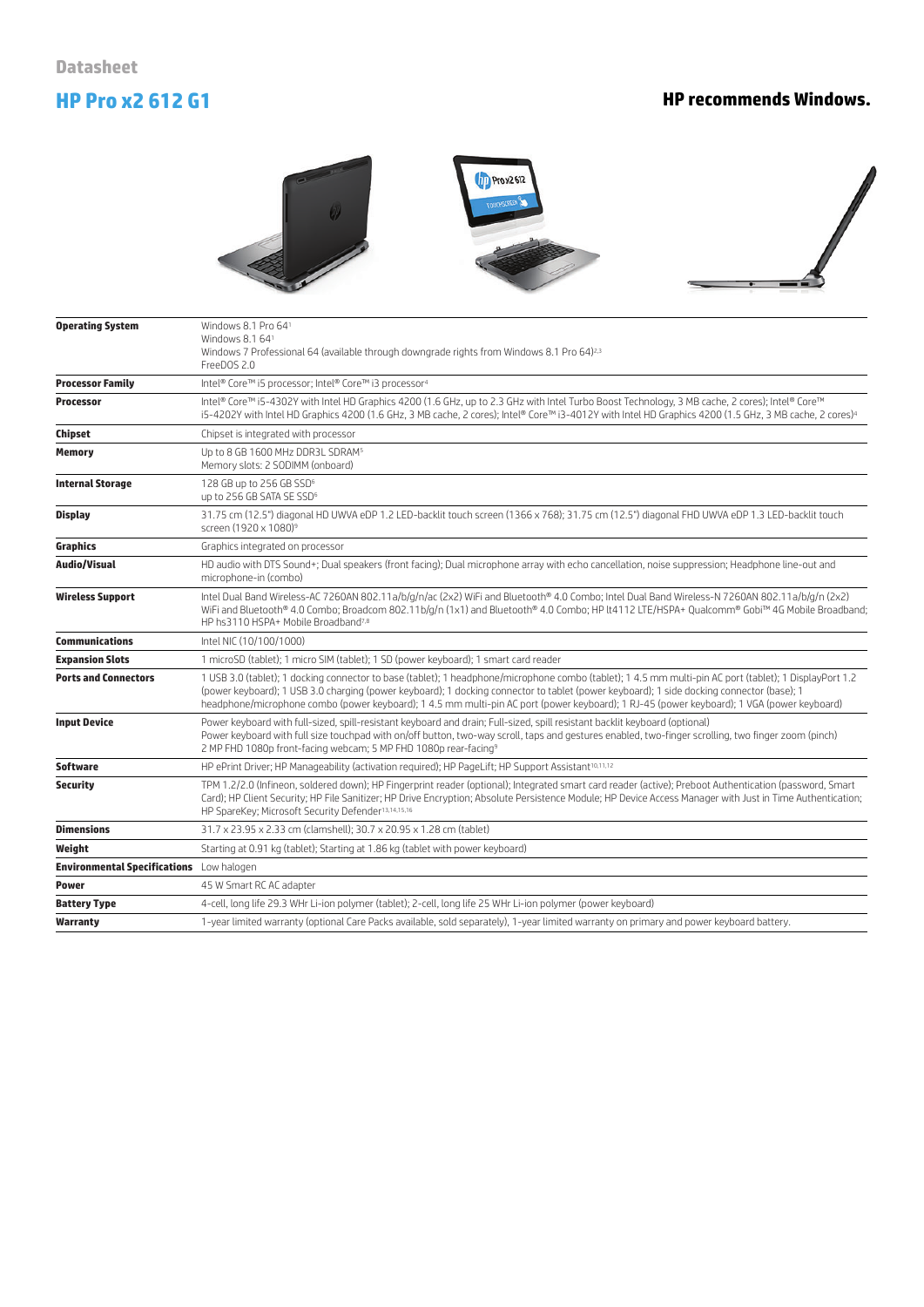# **HP Pro x2 612 G1 HP recommends Windows.**

### Accessories and services (not included)

HP 2013 UltraSlim Docking Quickly and easily expand your display, network, and device connectivity to customize an always-ready workspace with Station the HP 2013 UltraSlim Docking Station, a simple one-click, slide-in side dock for select ultraslim HP EliteBook Notebook  $PC<sub>s</sub>$ **Product number: D9Y32AA** HP External USB DVDRW Connect the HP External USB DVD/RW to any available USB port on your PC to get immediate read/write access to your Drive optical media. **Product number: F2B56AA** HP Slim Ultrabook The HP Slim Ultrabook Messenger—a stylish, durable, and compact messenger bag built for your Ultrabook™. A black Professional Messenger twill fabric accented with gray plaid combines form and function to help protect your hardware and give you a polished appearance. **Product number: F3W14AA** HP Touch to Pair Mouse Get additional flexibility and functionality and keep your workspace clutter-free with the world's first near field communication (NFC) wireless mouse that instantly pairs and connects to your Bluetooth®-enabled tablet or Ultrabook™.\* **Product number: H6E52AA** HP 65W Slim AC Adapter external on the HP Slim 65W Combo Adapter, which can power your HP Business Notebook or Ultrabook™. **Product number: H6Y82AA** 3-year Next Business Day Receive 3 years of next business day onsite repair from an HP-qualified technician for your computing device, if the issue **Onsite** cannot be solved remotely **Product number: U4391E Care Pack** 

**Learn more at www.hp.eu/hpoptions**